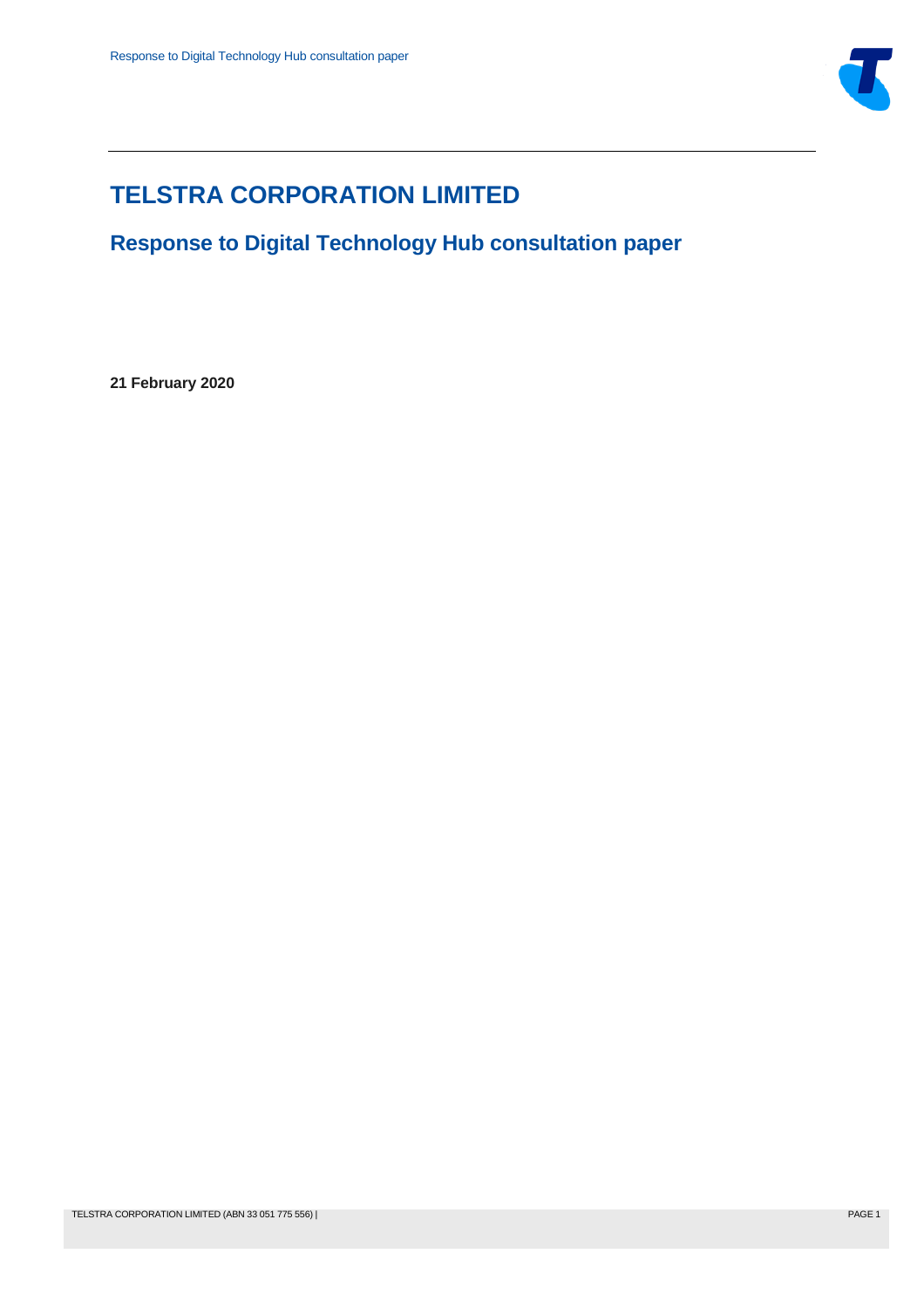

#### **Introduction**

This submission responds to the *Digital Technology Hub* consultation paper issued by the Department of Communications and the Arts in January 2020. Our views are set out below in response to the questions posed in the paper.

## **01What source of information should be incorporated into the design of the Digital Tech Hub?**

The consultation paper states that the Digital Tech Hub will be operated by a contracted third-party provider on behalf of the Department. In noting the types of information that will be included on the Digital Tech Hub, and that it will not prioritise any particular product or service, particular attention will need to be placed on the presentation of information for consumers and businesses. In our view there needs to be a clear statement that the Digital Tech Hub does not provide recommendations or rankings of services and products.

We accept that the intention is to provide links to other websites for information, including RSPs and infrastructure providers such as Telstra. These will also likely serve as some of the main sources of information for the content presented on the Digital Tech Hub. In our view there needs to be a process of review and verification of the information before it is published to ensure it is factually accurate and doesn't provide opinions on matters of public policy. This review mechanism should be independent of the contracted third-party provider and be overseen by the Department.

#### **02What other existing networks can be used to promote the Digital Tech Hub?**

In addition to the options outlined in the consultation paper, the promotion of the Digital Tech Hub can be targeted at organisations representing regional residential and business consumers. This would include associations such as the Country Women's Association of Australia (**CWA**), Isolated Children's Parent's Association (**ICPA**), industry groups such as state farming organisations, and regional chambers of commerce via the Australian Chamber of Commerce and Industry (**ACCI**).

## **03What social media presence is most relevant to regional consumers?**

Telstra does not have a recommended social media platform relevant to regional consumers. The common platforms such as Facebook and Twitter are relevant, but should link back to the Digital Tech Hub website as the source of factual information.

## **04What 3 to 4 hour window would best suit a limited-hours phone service, if implemented?**

In our view the offering of a phone service has added risks that the Digital Tech Hub service will be drawn away from being product and service provider neutral. Enquiries via a phone service could result in lines of questioning that seek opinions and recommendations. To protect the integrity of the service we recommend that the Digital Tech Hub be provided as an online service only and, where relevant, refer individual customers to the call centres of their own service provider to resolve technical or account issues.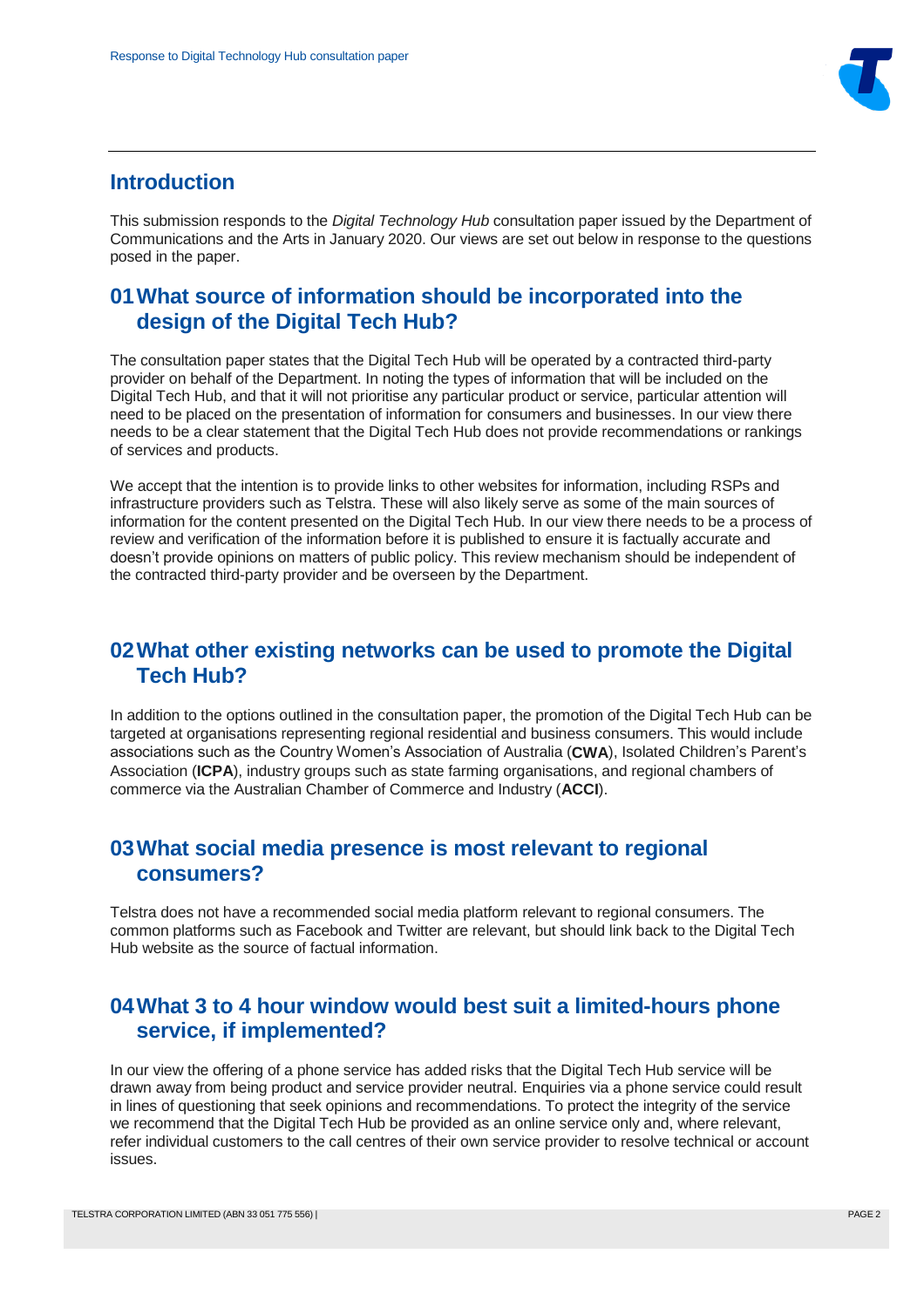

If a limited-hours phone service is implemented, then rules and systems should be put in place that ensure the integrity of the service is maintained as a neutral provider of information. Based on our own experience with regional customers, the busiest block of incoming calls for our call centre fall between 11am-2pm (ACDT) on any given day.

The challenge in offering a limited-hours service will be finding a time that will suit the different time zones operating, including allowing for daylight saving differences between jurisdictions.

#### **05For retail service providers: what kind of in-kind support can you provide for the Digital Tech Hub?**

As a retail service provider, Telstra can provide up-to-date content from our own sources on various products and services on offer to our customers. It will be important that service provider information is consistent and up-to-date between the Digital Tech Hub, with a link to the service providers own website page. It is also our view that the Digial Tech Hub clearly state a disclaimer that the information provided from different service providers is for information purposes only and not provided for comparative purposes.

We also submit that key service providers should be consulted on what information should be posted and the criteria used to supply that information, including how systems can be put in place to ensure it remains up-to-date.

Telstra will also provide a briefing to our customer support team about the Digital Tech Hub service once commissioned, explaining the role it plays and the process for consumers to access it.

## **06What information would be most useful to help small and medium businesses to maximise the benefits of digital connectivity?**

The challenge with the provision of this information is the breadth of industries that would need to be covered, as well as the knowledge base that might exist around digital connectivity (from basic to more advanced). The basis of the information should be focussed on baseline information for users, explaining what the Internet of Things (IoT) encompases, the network(s) available to support IoT devices and the types of industry specific solutions that it can support.

#### **07What information would be most useful in assisting communities to undertake local digital planning?**

The Digital Tech Hub could survey local governments around their understanding about digital connectivity and the knowledge gaps that exist in their ability to perform community digital plans. The types of factual information that the Digital Tech Hub intends to house, including links to relevant source sites, should be suitable to support local communities undertaking digital planning.

## **08What information would be most useful in assisting communities to prepare for, and best use digital connectivity during disaster and emergency situations?**

At most the site should be a portal that links members of the community to appropriate disaster and emergency information that is housed on central platforms. Due to the changing nature of information